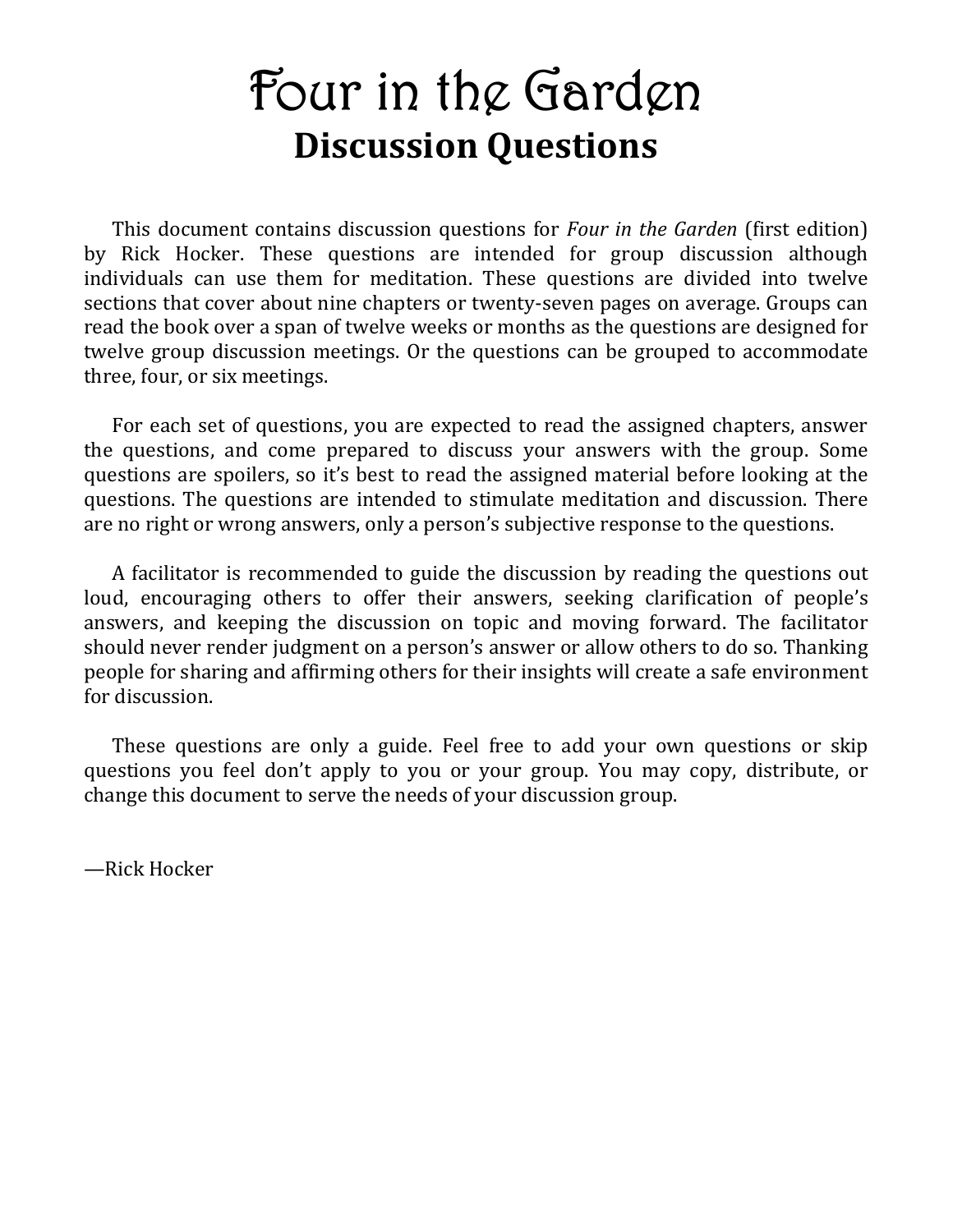## **Discussion #1 (Read chapters 1-9)**

1. Manna declared that Cherished was "made from love and for love" (page 3). What does that phrase mean to you? Do you believe that the meaning of your existence has to do with love? Why or why not? Do you think your purpose on Earth is to obtain love or to give it away or both?

2. Cherished wanted to understand Creator (page 4). We, also, try to understand God, but God is a complex being, beyond comprehension. What compels us to try to understand God? What aspect of God do you find the most confusing, frustrating or contradictory? Do you believe that someday you will obtain satisfactory answers to your questions about God? Why do you think so?

3. Manna explained that the squirrels' simple minds believe in the continuation of their well-being and he challenged Cherished to learn to do the same (page 20). What prevents us from believing in the continuation of our well-being? When things go wrong, we often tell ourselves that we are not okay, even though we still have the necessities of life. How do you define your own sense of well-being? How might you adjust your definition so it's less dependent on circumstances?

4. Ennoia said that pain is a necessary part of life (page 20). Explain why you agree or disagree. What is your relationship to pain? Do you resist it, deny it or listen to it? What do you believe can be learned from pain?

5. Cherished didn't get the affirmation he wanted from the Teachers (page 21). How much do you expect or rely on affirmation from others? When that is lacking, how do you manage without it? In what situations do you interpret a lack of affirmation as disapproval? How much is approval from others tied to your self-esteem?

6. "The soul is your true self," Manna told Cherished (page 22). The soul is a mysterious thing. What is your understanding of your soul? Are you able to identify it within yourself? What traits or characteristics would you assign to your soul?

7. Cherished was frustrated because Creator was invisible (page 23). What is the biggest challenge for you when it comes to trusting in an invisible God? What are you trusting God for? What things in your life have you chosen to not entrust to God?

8. Cherished felt abandoned by the Teachers and Creator (page 28). When Manna spoke words of encouragement into his ear, Cherished said, "Leave me alone." Why would Cherished say that? All of us have felt abandoned by God at some point. How did you work through your feelings of abandonment? How did that experience of abandonment change your relationship to God and your continued ability to trust?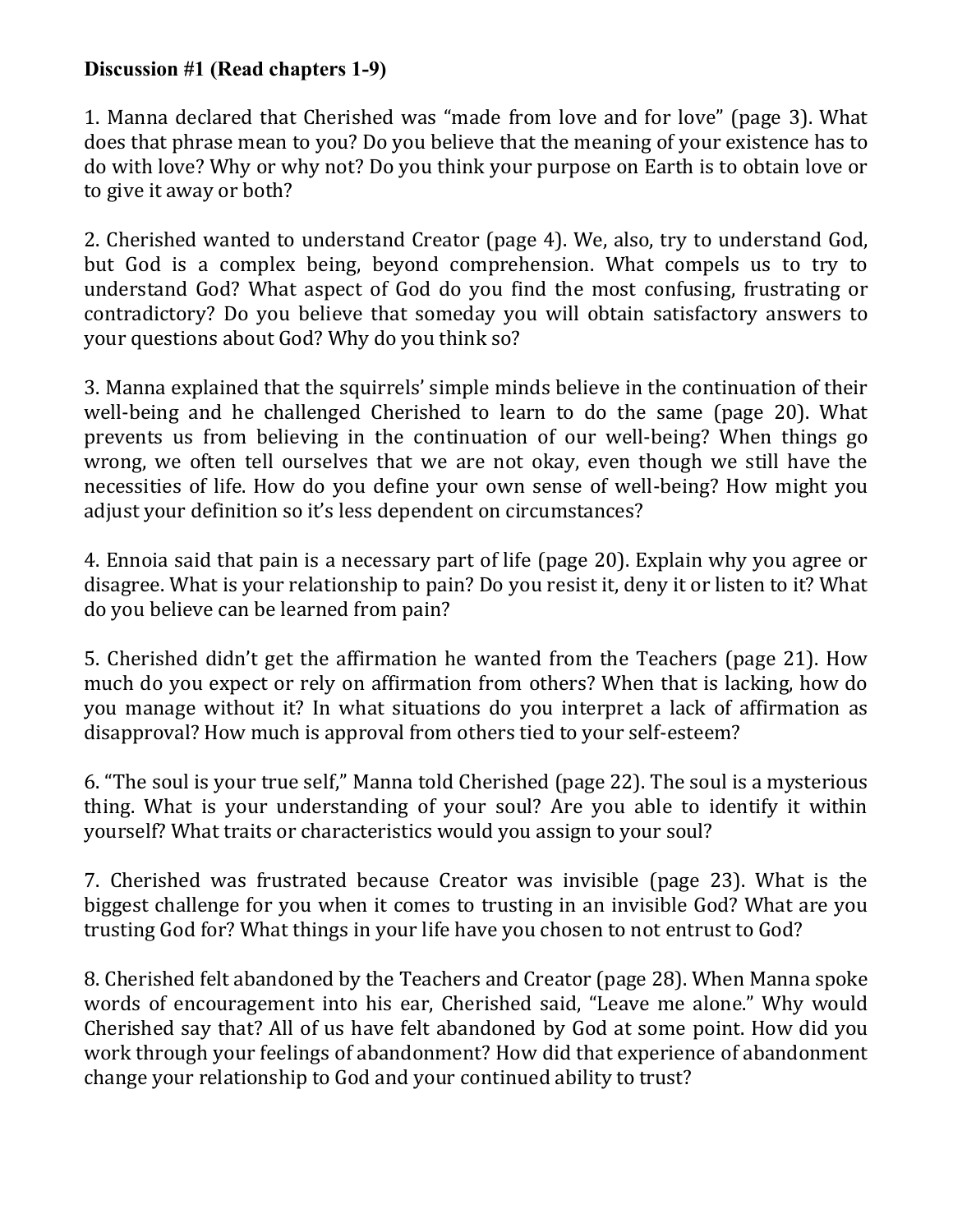## **Discussion #2 (Read chapters 10-18)**

1. Cherished believed that respect was getting what he wanted (page 31). He confused respect with control. How do you define respect? How might God show respect to you in situations where you don't get your own way?

2. Cherished felt abandoned even though the Teachers had stayed with him (page 31). His perception generated real feelings of abandonment even though his perception was inaccurate. We tend to dismiss feelings when they aren't based on fact, especially the feelings of others. What makes feelings real or valid for a person? Does there need to be a logical or real cause?

3. Manna said that separateness is an illusion (page 32). To what degree do you believe we are connected to everything? When do you feel most connected? To what degree do you feel separate from the world and other people?

4. Manna told Cherished that he was created imperfect by Creator's design (page 33). Anything that is perfect cannot grow and Creator wanted Cherished to grow. How do you feel about designed imperfection? Do you find comfort or frustration in that?

5. "Everything I have made has a purpose," said Creator (page 43). To what degree do you believe that? What creations of God do you find to have no purpose?

6. Ennoia said that rules enable Cherished to learn and grow (page 44). Later, Manna said that the purpose of rules is for Cherished to trust Creator, and that Cherished shouldn't burden himself with additional unnecessary rules (page 46). In what ways do you believe rules are good or bad? When are rules excessive? What is the result of excessive rules?

7. Manna tells Cherished that his uniqueness does not make him superior (page 45). Nor does the fact that he is the object of Creator's love. Why do people convert specialness into superiority? In what situations do you feel superior? How do you escape that thinking?

8. "When you fear, you're unable to trust," said Aable (page 47). What is the relationship between fear and trust. Is certainty a requirement in order to trust? Cherished had to step in the darkness and trust he would not fall (pages 50-51). Trusting in God is often like stepping in the dark. In what ways do you relate to that analogy? Describe a situation when you trusted God and couldn't see your way.

9. "Will you trust Creator with your life?" Ennoia asked (page 47). Trusting God is more than a mental attitude. At its deepest level, trust is a complete surrender of one's life to God. What would be gained by such surrender? What would be the cost? By what criteria do you judge whether God is trustworthy? What information is lacking that would help you to decide?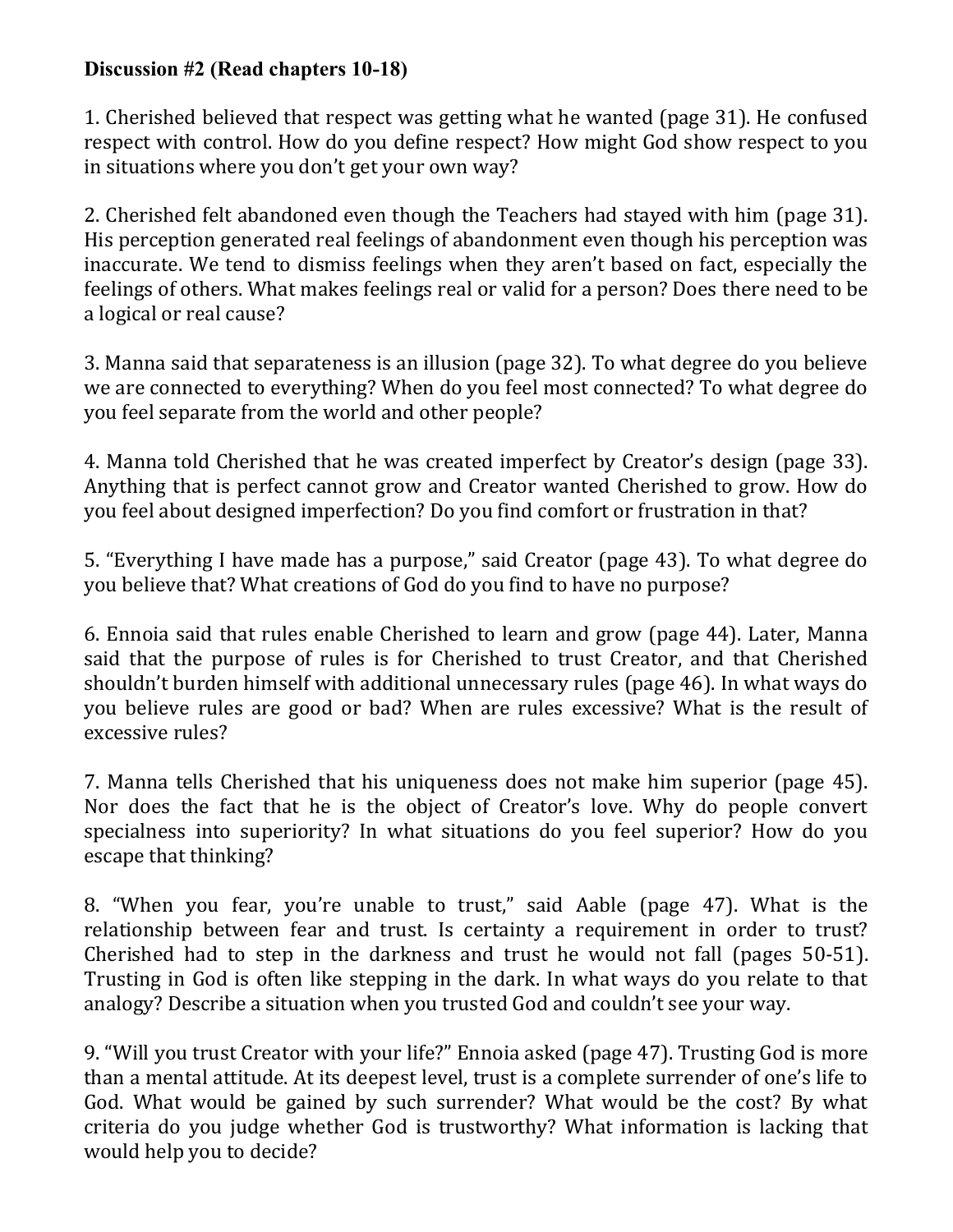## **Discussion #3 (Read chapters 19-27)**

1. Creator told Cherished to "follow the flow" (page 58). This phrase has a double meaning in the story, referring to the flow of water and the flow of God. What might following the flow of God look like in your life? How might you cut yourself off from that flow?

2. Cherished presumed it was okay to move his bed (pages 66-67). Then, he presumed it was wrong. Presumption is thinking we understand what pleases or offends God, when we don't know. Cherished was encouraged to act from truth instead of doubt. What does it mean to you to act from truth? What is the best remedy for doubt? Fear of offending God can paralyze us. How might you combat that fear?

3. Cherished believed that since Creator was good, He would do no harm, but the Teachers disagreed (pages 70-71). Our understanding of God will always be limited, yet we get offended when our current understanding is questioned or attacked. How fixed or flexible are you in regard to your understanding of God or the truth? Are you willing to discover that you may be wrong about something? Do new spiritual ideas excite you or threaten you?

4. Cherished was so certain that he understood Creator, that he judged the Teachers as being full of darkness (page 71). How does arrogance blind us? How do you see this played out in the world today? Have you ever been so sure of something that you harshly judged those who disagreed with you?

5. Creator said, "I create. I destroy. In all I do, I love." (page 72). Can you give an example of how love and destruction might be compatible or coexist? From God's point of view, destruction might be construed as "cleansing," such as a forest fire. Give other examples of destruction that could be considered "cleansing." How might you adjust your concept of God to allow for God to be Destroyer?

6. Cherished built a tower and became proud of his achievement (pages 76-77). Pride is insidious and sneaks its way into our hearts. Does the satisfaction from your accomplishments or possessions turn outward into gratitude or turn inward into selfimportance? What is the proper place of self-importance in one's life? What is the difference between pride and confidence? What is the difference between humility and weakness?

7. Manna defined ego as energy that is self-focused (page 82). A lot of our negative thinking falls into this pattern. How does ego prevent you from growing as a person? How do you identify ego within yourself? How do you set it aside?

8. The Tree of Death was provided as a vivid illustration of spiritual disconnection and death (pages 83-85). What are your impressions from this illustration? In what ways did you find it helpful?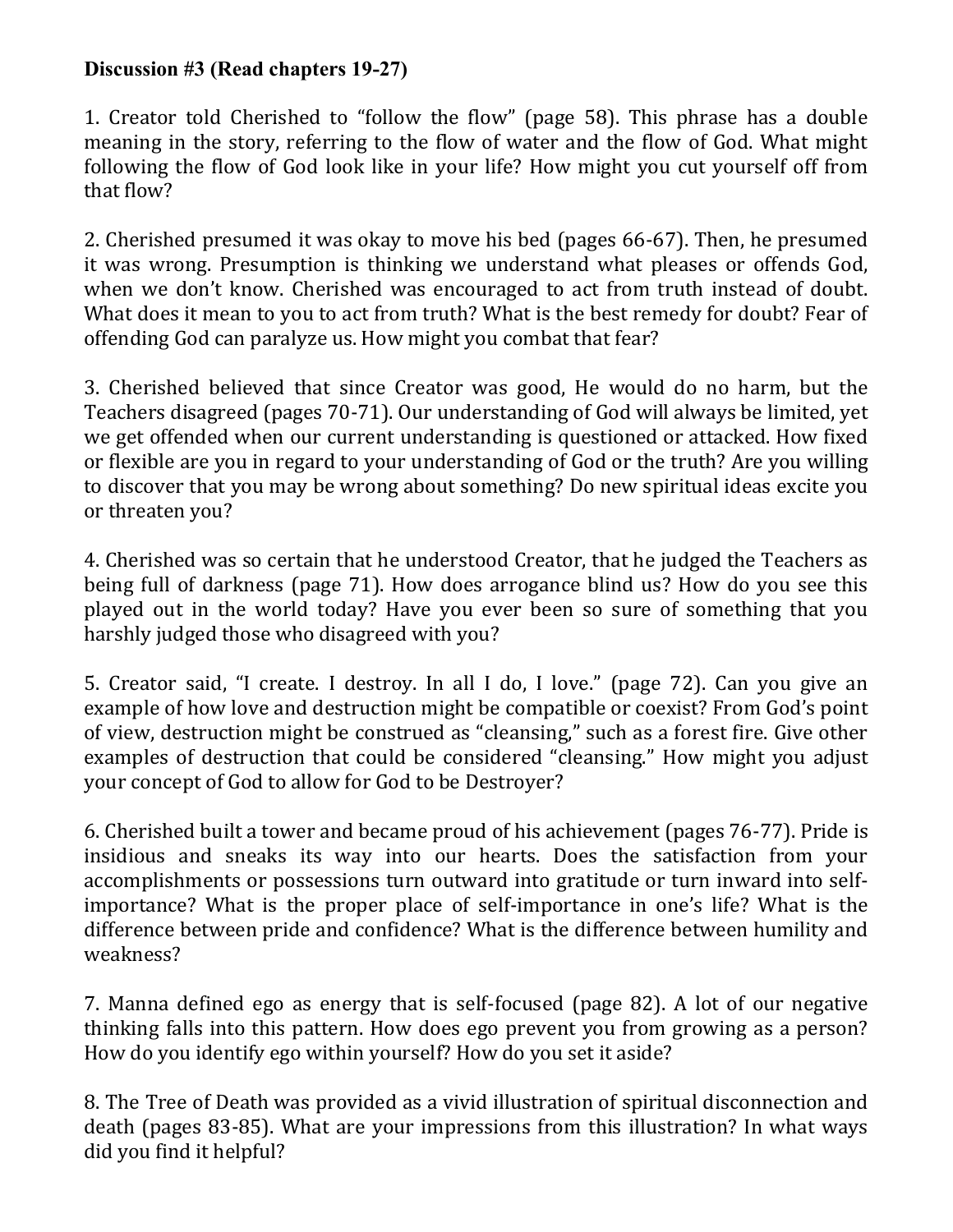## **Discussion #4 (Read chapters 28-36)**

1. Cherished voiced his hope to be found worthy to receive Creator's gift, but his false humility offended Creator (page 87). How might Cherished have demonstrated genuine humility? What requirements must be met for you to be worthy to receive God's gifts? Why do we seek to earn God's gifts when they are already offered?

2. By judging himself unworthy, Cherished contradicted Creator, thus casting Creator as a liar (page 88). In what ways do we contradict God when we put ourselves down? How can you discover the truth about yourself? How do you identify lies about yourself?

3. "Because I love you, I correct and discipline you," Creator said to Cherished (page 89). A parent can love a child, but also be displeased with the child's actions. Are you able to separate God's love from God's displeasure? Is it easy or difficult for you to receive mercy and forgiveness from God? What would make it easier for you? How do you interpret or recognize God's discipline in your life? Do you see it as loving?

4. "We use your mistakes, so don't despise your failings. Be grateful for them," Ennoia said (page 93). What attitude do you normally take toward your mistakes? Give an example of how God used one of your mistakes to help you grow. How might you generate gratitude when you make mistakes?

5. "For every act, there is a consequence and a boundary," said Creator (page 102). Do you agree with that statement? How would you define a boundary? What purpose do boundaries serve in your life? Do you pay much attention to boundaries?

6. Cherished needed to choose between trusting in Creator or his senses (page 107). What information do you consider besides your senses? How do you discern this extrasensory information? Later, Creator says, "Truth is greater than experience." What is the relationship between truth and experience in your own life? Does doubt immobilize you or propel you? What specific actions do you take when you have doubts about God?

7. Creator told Cherished not to despise delay because it forces him to wrestle with truth and builds character (page 108). How has delay built character in your own life? Describe a time when you wrestled with something and how it changed you?

8. Creator said, "Everything is a test of your trust." (page 108). In what ways do you believe that might be true? Why would your trust need to be tested all the time?

9. Creator defined transformation as an inner change that enlarges our capacity for spiritual abundance (page 111). What does transformation mean to you? Why is transformation important to God? If any situation has the potential to yield a transformative effect in your life, how does that change your view of difficult situations? How might you respond differently to situations in order to reap the benefits of transformation?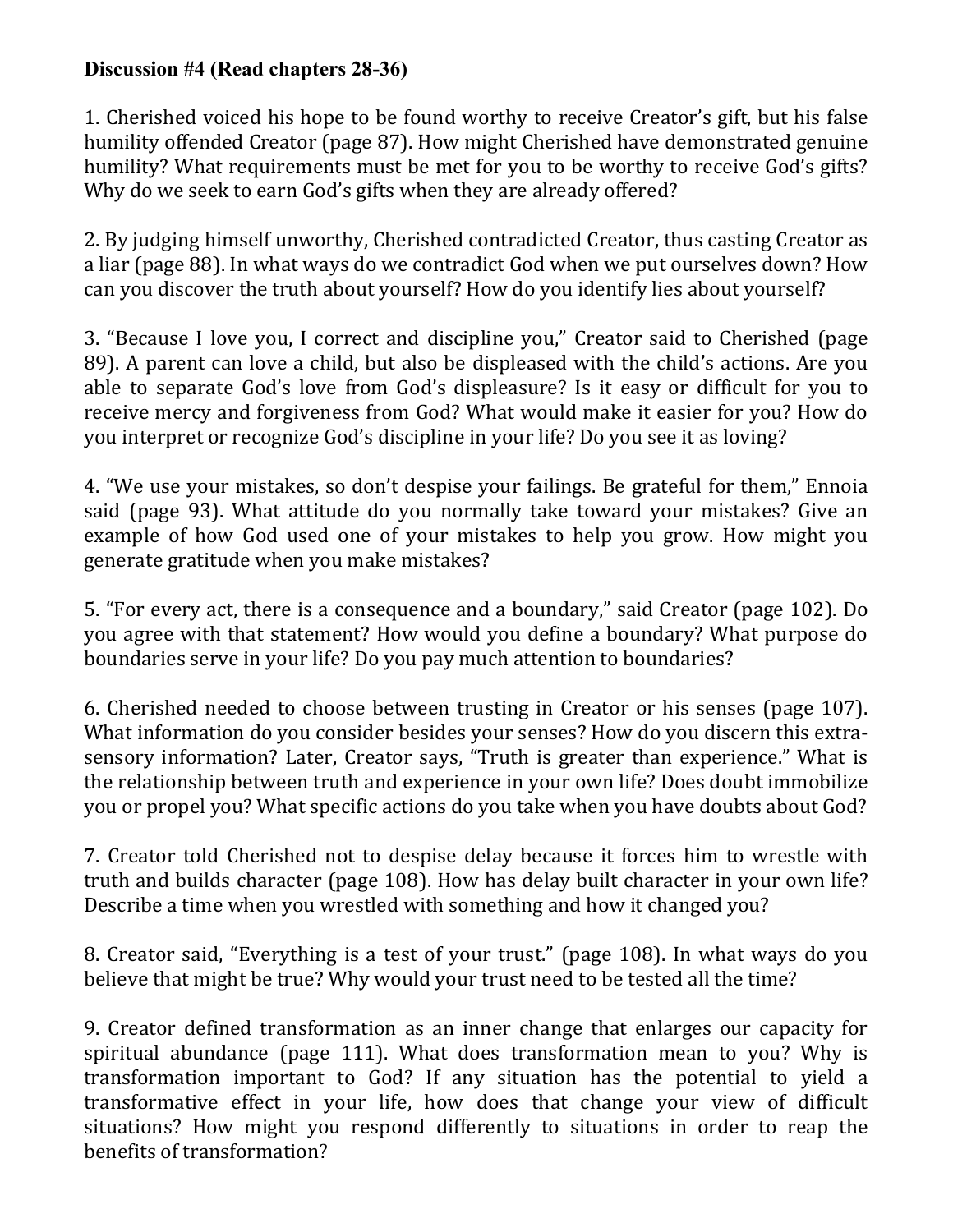## **Discussion #5 (Read chapters 37-47)**

1. "True understanding comes when We reveal Ourselves to you in response to your trust in Us," said Creator (page 114). The implication is that God only reveals Himself in situations where trust is present and that God makes Himself absent when there is no belief in Him. Why might God elect to reveal Himself in response to trust instead of in response to doubt? How might this change your approach in seeking God? Share a situation where God revealed Himself to you because you chose to trust.

2. "We won't always protect you from adversity, but Our love will sustain you and your trust in Our love will transform you. You will encounter tempests and tigers, but Our love is greater than all those things," Creator said (page 116). What can we rely on God to do for us? What can we rely on God to protect us from?

3. "Fear has power as long as the feared thing is avoided," said the macaw (page 117). How does facing our fear rob it of power? Describe one feared thing you are presently avoiding? Why are you avoiding it? In what way does it have power over you?

4. Creator indirectly experienced Cherished's ordeal of dying from snake venom (pages 121-22). To what degree do you believe God is aware of everything you go through? They chose to withhold immediate help. Why did They withhold help? How can we find comfort when we feel alone or abandoned in our time of need?

5. Radiance told Cherished that he was made in Creator's image (page 127). What does it mean to you to be made in God's image? In what capacities do you think we are made in God's image? Intellectually? Emotionally? How do you reconcile this identity with those people who behave without love or conscience?

6. Creator explained that Their decision to love required Their willingness to be vulnerable (page 132). Why does love require vulnerability? What has experience taught you about vulnerability? Describe the effects on a love relationship when vulnerability is absent. How does your view of God change knowing that your choices have the power to bring delight or grief to God? Creator declared that vulnerability is strength and fear of vulnerability is weakness (page 133). How might that be true?

7. Cherished experienced Creator's passion for him (page 134). Is that an attribute of God you had considered before? How does this intense longing and passionate pursuit on God's part make you feel? How does adding this element of passion change your view of God's love and its purity?

8. Cherished shared his thoughts with Creator for the first time (pages 139-40). Sharing our thoughts with another demonstrates transparency and intimacy. Which do you find more difficult and why: being honest with a person or being honest with God? What do you risk when you attempt to be completely honest with God? What do you gain? How might you include God in your thought processes?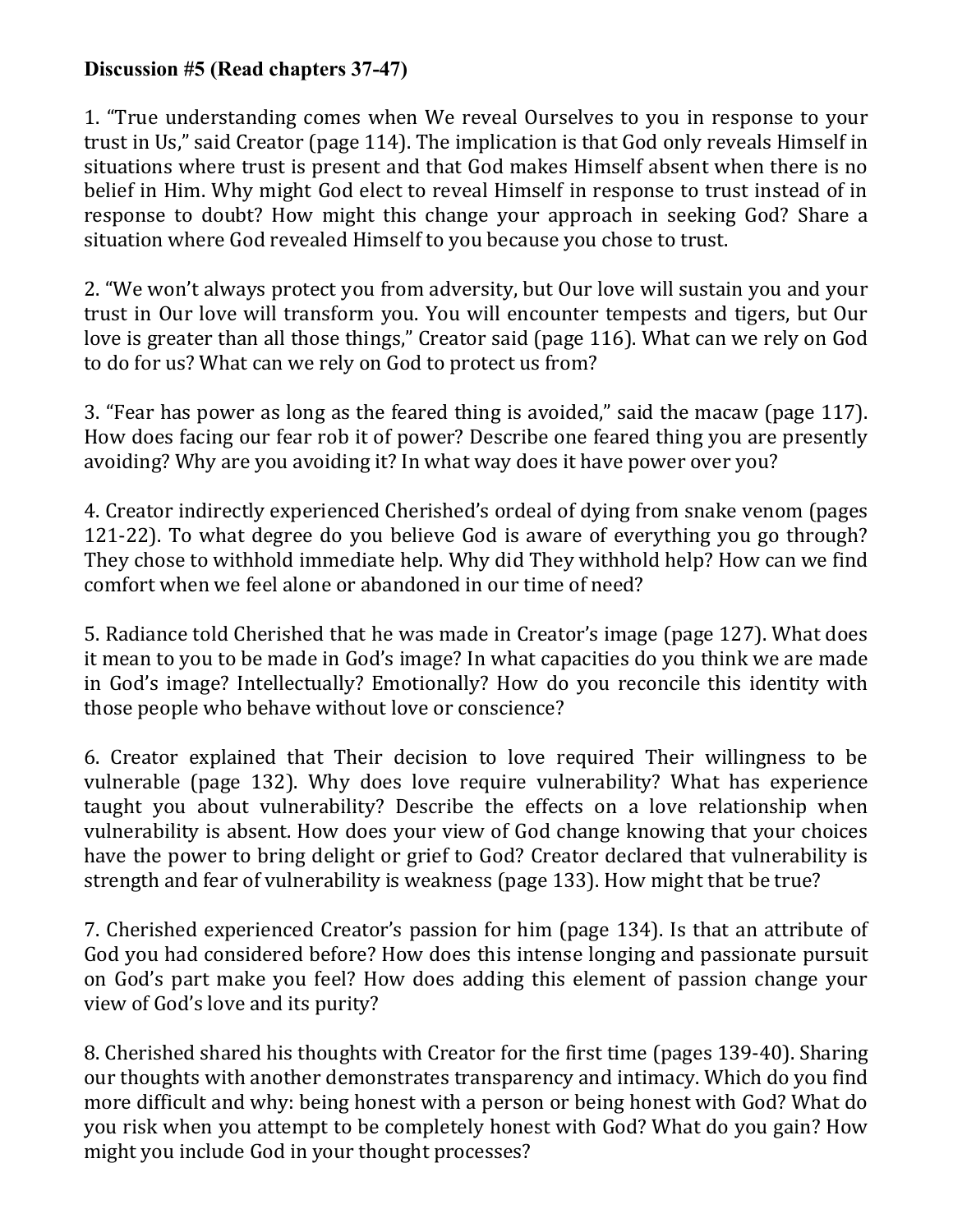## **Discussion #6 (Read chapters 48-56)**

1. Creator challenges Cherished to reach beyond himself, to explore the inner landscape of his soul or to explore the depths of Creator (page 144). What might it mean to explore one's inner landscape? What might it mean to explore the depths of God? How would one go about doing those things?

2. Illuminos defined rationalism as the supremacy of reason, the power of thinking for oneself (page 148). What is the relationship between rationalism and faith? What is the place of reason in one's relationship with God? Does rationalism suppress or destroy faith?

3. Illuminos had a negative experience with Creator (page 148). Why was his experience so negative? Did Creator treat him any differently than Cherished? If so, how might that be a factor? Have you met people who have had a negative experience with God? Why was their experience so different from your experience of God?

4. "We can transform any situation and give it purpose where before it had none," Creator said (Page 151). How might you apply this principle to natural disasters or senseless violence? Can you think of an example of a pointless tragedy that turned out to have some purpose after the fact? In a similar vein, Creator said, "Any mistake you entrust to Us, no matter how horrendous, can be transformed into something that benefits you." (page 166). What is the relationship between transformation and trust?

5. Creator said that for those who understand it, freewill is liberty (pages 151-52). How can freewill be liberating? How can it be destructive? What is its proper place in our lives? How do we balance it with our commitment to God? Can peace coexist with freewill or does freewill always lead to chaos?

6. Cherished declared that he understood evil after having met Illuminos (page 155). How do you process the existence of evil in the world? How do you explain its existence? Is its existence necessary for us to understand its opposite, goodness?

7. Cherished suggested to Radiance that her service might be more meaningful if her thoughts and feelings aligned with her actions (page 158). How often is your spiritual service done out of obedience only? How might you align your thoughts and feelings with your service? If you were to succeed at that, how would that change your spiritual experience?

8. Cherished revealed his inner self to Creator and felt known in a deeper way than before (page 172). What is your inner self? How might you disclose this self to God? Creator said, "Mutual disclosure is the basis for intimacy." This implies that intimacy with God goes both ways. Has God ever disclosed Himself to you personally? If so, describe the experience. Explain your thoughts on how self-disclosure to God can lead to His disclosure to you.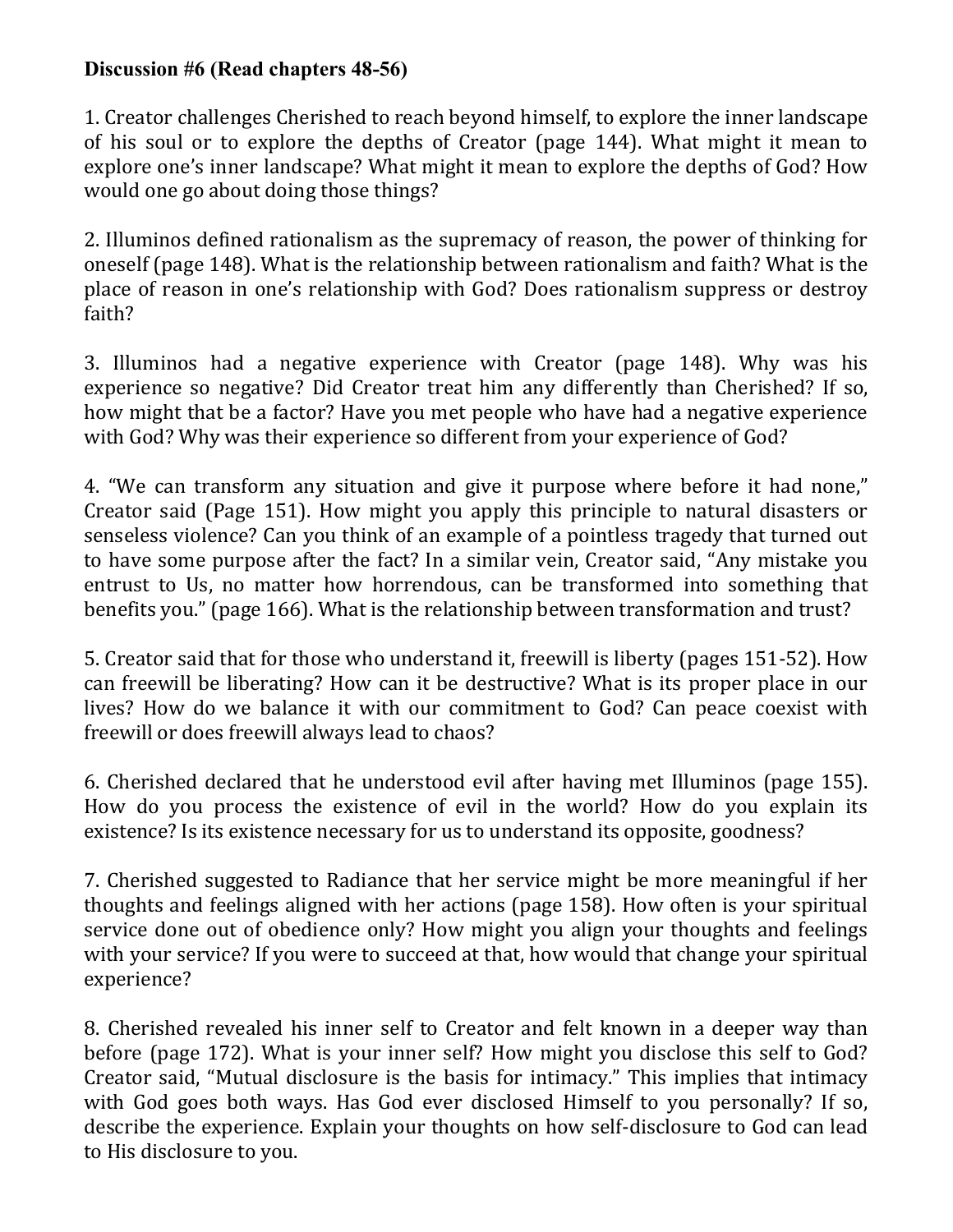## **Discussion #7 (Read chapters 57-64)**

1. Creator provided food for Cherished, but he missed it because he was expecting it to come in a certain way (page 178). In what ways do we confine God to act according to our expectations? If God doesn't behave the way you expect, do you discount it? How might you manage your expectations of God so that you don't miss His provision?

2. "Some events are random and some are intentional, but in every case, you must trust Us," Creator told Cherished (page 180). We invest a lot of time trying to understand situations, when God asks that we simply trust. Why do we have a need to know whether an event is God's will or not? What are you trusting God to do for you when you find yourself in difficult situations?

3. "We can impart Our intention onto any situation and cause it to have a transformative effect on your soul. If you choose not to trust then the effect is lost," Creator said (pages 180-81). How might the addition of God's intention transform a situation? What might God's intention be? Why might choosing not to trust result in needless suffering for us?

4. In the sprout story, the main lesson was that hardship enables one to overcome adversity (page 183). How does hardship prepare us for adversity? Give some examples. In what ways does storm or drought reveal the true nature of one's soul?

5. Radiance learned that disclosing parts of herself to Creator connected her to Creator and to herself (page 190). Why might that be true? How do we uncover and retrieve the deeper or hidden parts of ourselves? What does it mean to be connected to oneself?

6. Cherished discovered that what he needed was peace, not patience (page 193). Why is peace a better solution than patience? How is peace defined in this story?

7. Cherished's resistance was making him frustrated and miserable (page 193). Why do we resist what we can't control? Do you generally view unpleasant situations as something to be fixed, avoided, or accepted? In what ways do you resist situations? Can you think of a situation where you made your circumstances your adversary? What is your biggest obstacle to being able to accept undesirable situations?

8. When Cherished focused on the present moment, his situation became more manageable (page 194). Why? If God only dwells in the present moment, then what result would you get if you focus on the past or future? Describe the effect that the past and future have on your well-being? What do you find most uncomfortable with the present moment?

9. "When there is no self, there is no resistance, no striving, no battle," Creator said (page 194). What do you think that means? How might you attain that state of being?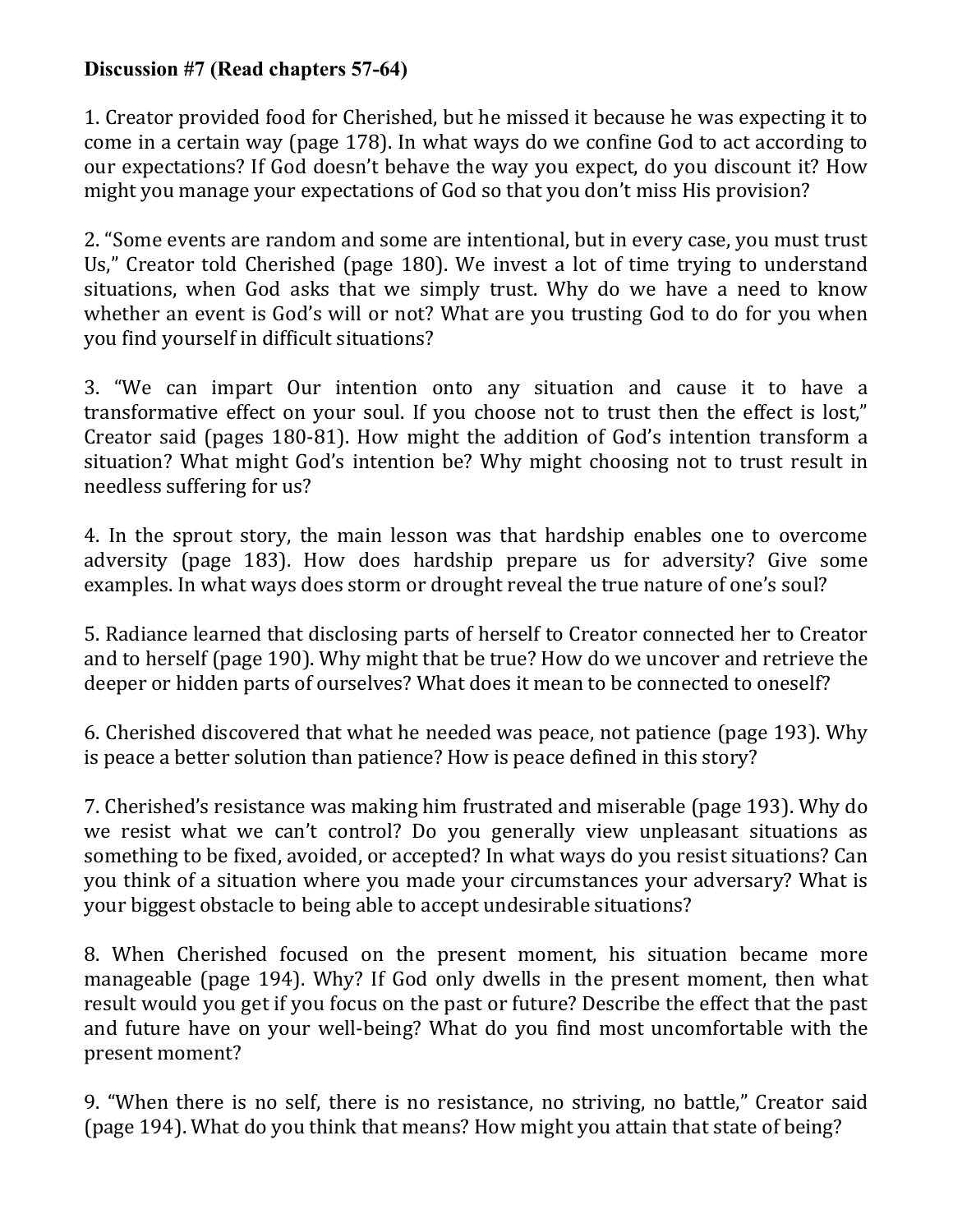## **Discussion #8 (Read chapters 65-71)**

1. Cherished acknowledged that his preferences didn't align with Creator's will, but his hope was that the gap would close over time (page 206). How should our preferences relate to God's will? To what degree should our lives be guided by God's will? How much autonomy do you think you ought to have?

2. Cherished complained that devotion was too hard (page 211). How had Cherished failed to understand true devotion? How did Creator define true devotion? How did Creator define false devotion? What possesses us to make further demands on ourselves beyond what God asks of us?

3. "Let your actions be congruent with your authentic self," Creator said (page 213). What does that mean to you? Why is it important? Give examples of some actions being incongruent with one's soul? What effect does incongruity have on us?

4. Creator warned against actions that come from a need to please, prove or gain (page 213). Which of those three needs do you most relate to? What drives your need to please? What do you find yourself trying to prove to others? To God? To yourself? How might a need to gain be detrimental? What would it take for you to be content in your primary area of need?

5. The knowledge of right and wrong changed Cherished (page 217). Why did Creator forbid that knowledge? In what ways did it change Cherished? In what ways did it change his relationship with Creator?

6. In place of Creator, Cherished is given a conscience (page 220). How does your conscience operate in your life? How often do you listen to it? Do you see it as something to be trusted, distrusted, or ignored? How is conscience influenced by upbringing, personal experience, bias, and culture? Can it change over time? What is the relationship between conscience and the knowledge of right and wrong?

7. Cherished lost all sense of Creator after being severed from Them (page 223). How do you handle the situation when God feels absent? What feelings does that bring up for you? What do you do to remedy that situation and feeling? At what time does God feel more real to you? When God doesn't feel real, what do you tell yourself to help you through those times?

8. Cherished prayed to Creator hoping Creator would hear his plea, even though they were separated (page 224). Do you believe that God hears every prayer of yours? Do you believe that God answers every prayer? How can you know if an answer requires a period of waiting? How long must one be willing to wait for an answer? How can you tell the difference between a delayed answer and an answer of no?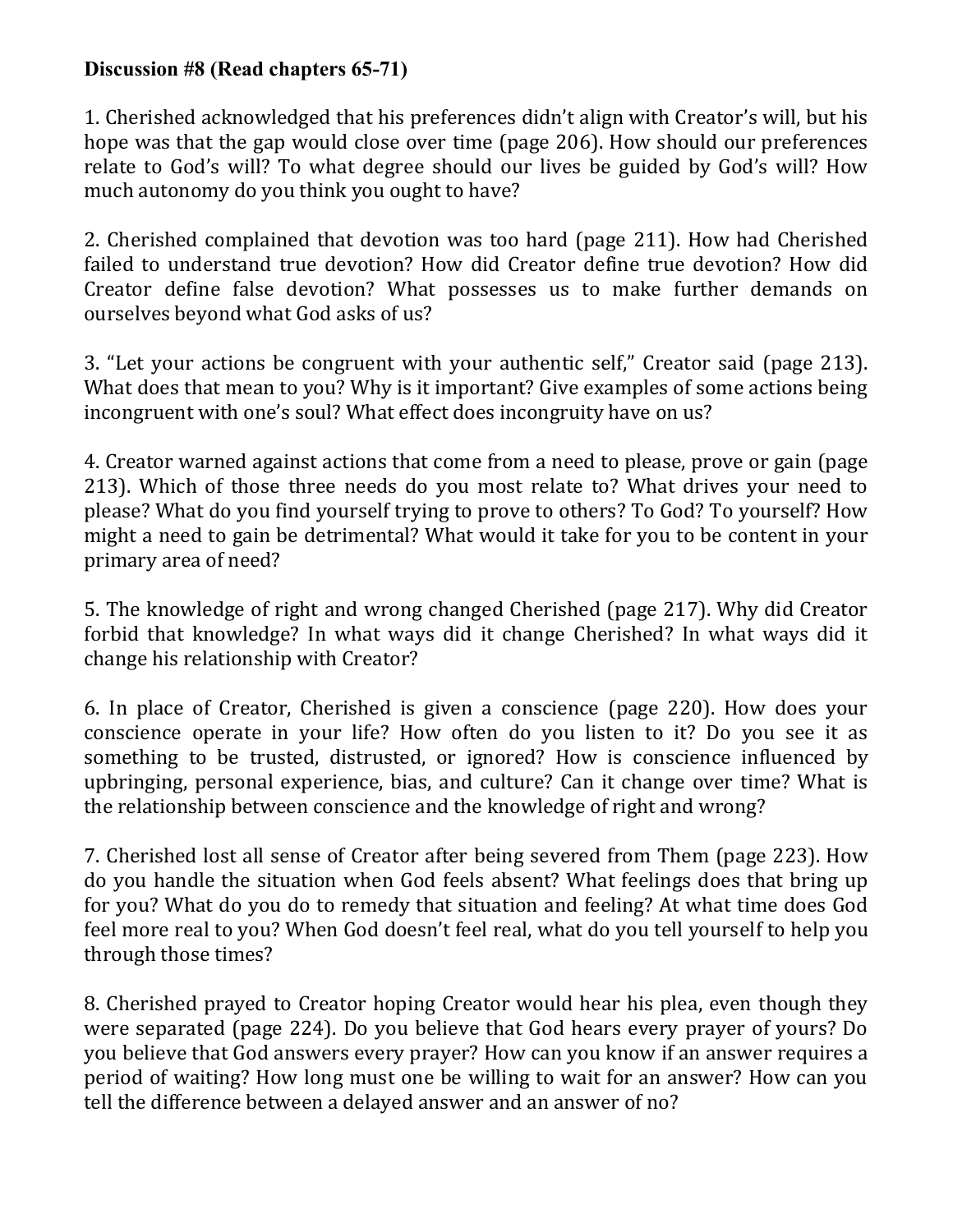## **Discussion #9 (Read chapters 72-79)**

1. Cherished doubted Blaze's intentions because Blaze stank and was ugly (pages 225- 26). Have you ever judged others by their appearance before you had a chance to get to know their character? What physical traits are a quick turn-off for you? What associations or assumptions do you make in regard to those traits? Is it fair to draw those conclusions? What do physical traits tell you about a person's character? Describe a time when God surprised you by blessing you through someone whose appearance you deemed inferior.

2. Creator sent Blaze to help Cherished, but Blaze seemed an unlikely choice (page 226). God sends people into our lives that have undesirable traits and yet they have a role to play in our lives. On what basis do you choose who can be a part of your life? How do you decide that someone should no longer be a part of your life? Do you think it's possible that God might want you to maintain a relationship with someone whom you do not prefer?

3. Cherished's conscience disapproved of his eating meat (page 226). When it is appropriate to go against one's conscience? Describe a time when you went against your own conscience because you had a compelling reason? Which has the most weight for you in decision-making: conscience, reason, or intuition?

4. Cherished was reminded that he lived in the world of rules, the world of right and wrong (page229). What advice would you give Cherished about how to live in such a world? To what degree do you feel governed by rules? How does having a relationship with God help you transcend the world of rules?

5. Cherished tried to connect to Creator through Blaze (page 233). Blaze told Cherished that substituting him for Creator was dangerous for both of them. Why it is dangerous to substitute another person for God? In what situations might you need an intermediary person between you and God? What should be the role of an intermediary?

6. "Knowing right and wrong isn't the same as knowing the truth," Cherished said (page 237). How might they be different? What does the truth provide for us that the knowledge of right and wrong cannot? How would you define truth?

7. When Cherished hunted, he felt a sense of power over the world (page 248). At what times do you feel power over your circumstances and the world? Why do we have need to feel that power? Smoking the egg made Cherished feel bigger than his problems (page 249). What do you do when you want to escape your problems?

8. Cherished felt a connection to Creator through nature (page 253). In what ways might you experience God through nature? How does that experience differ from other types of spiritual experiences? What other types of spiritual experiences are there?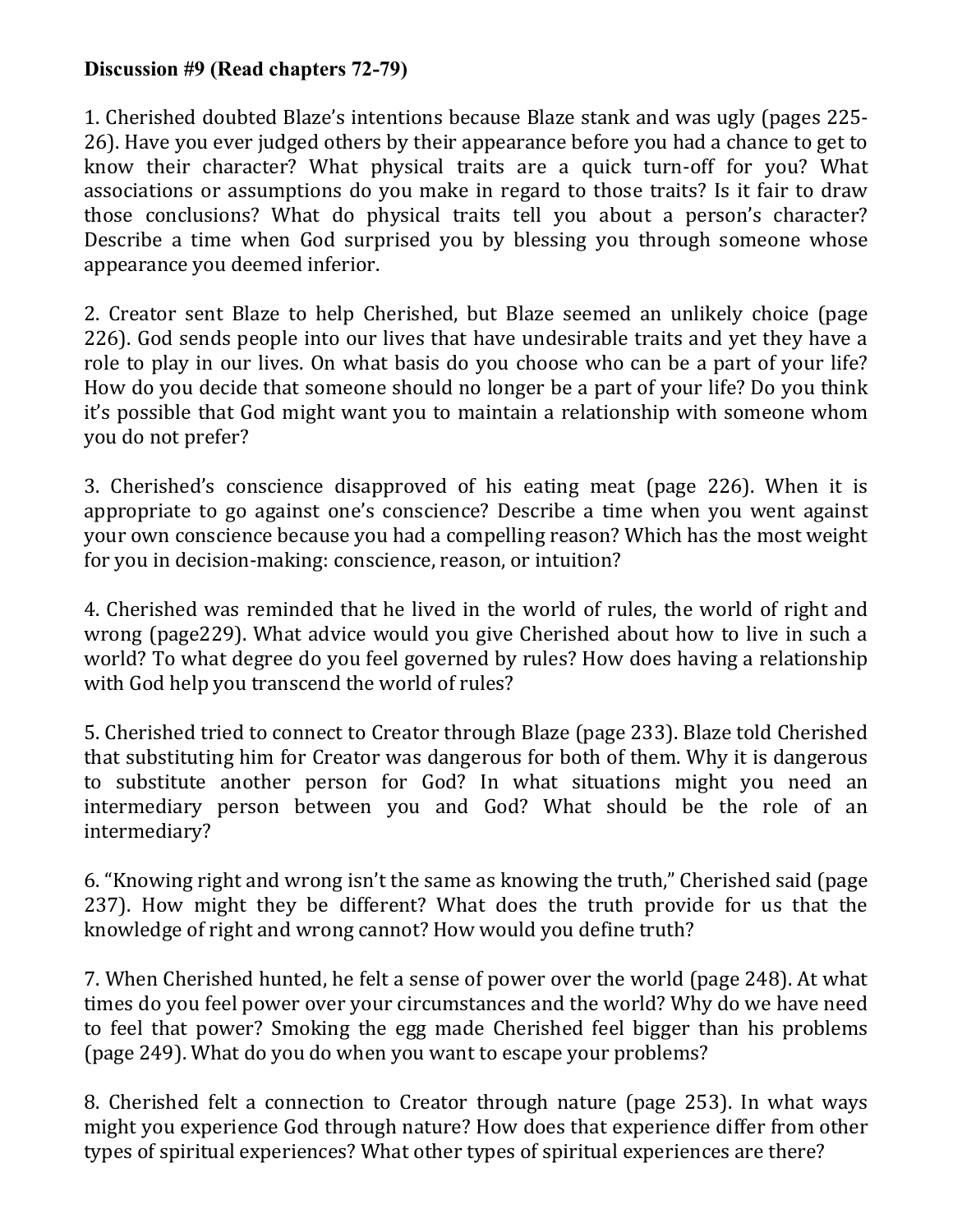#### **Discussion #10 (Read chapters 80-88)**

1. Cherished felt betrayed when he learned that Blaze had lied to him (pages 254-55). Betrayal is most painful when we are betrayed by those we have trusted. By what criteria do you choose to trust others? Why is it harder to forgive those we have trusted? What does it take for your trust to be restored when someone you trust lets you down?

2. Cherished caught Blaze burning himself (page 256). Why did Blaze believe that burning himself would help manage his inner pain? Why do people engage in selfdestructive activities? What would you say is the greatest need for people who are selfdestructive?

3. Cherished decided to keep his pain in the open rather than hiding it deep inside (page 258). Why does hiding things inhibit our spiritual growth? What does it mean to you to hold your pain in the open? How might that be conducive for healing? What might be the next step after holding your pain in the open?

4. Blaze lied in order to protect himself (page 263). Blaze lied because he was afraid of what things? In what situations do people lie in order to protect themselves? In what situations are you afraid to tell the truth to others?

5. "I blame you for what I've become," Blaze said (page 268). Who was Blaze referring to: Creator, Illuminos or the deer? What one negative trait or quality of yours can you most easily trace to the influence of another person? What would be more constructive than blaming others for your defects?

6. Cherished realized that both he and the wolf had been wronged and deserved justice (page 273). If justice were to be meted out for the wolf, what would be the implications? What did Cherish conclude about justice? Why did Cherish decide that mercy was a better option?

7. Cherished told Blaze that he released him (page 273). What did Cherish release Blaze from? What judgments did Cherished consider still binding against Blaze? What did Cherished indirectly release himself from? What have you learned about forgiveness from this section?

8. "I found fulfillment in serving Creator 'cause I was made for that purpose," Blaze said (page 279). For what purpose do you believe you were made? How does your search for fulfillment tie into that purpose? Based on your answers to the previous two questions, what one thing could you start doing that would cause you to be more fulfilled?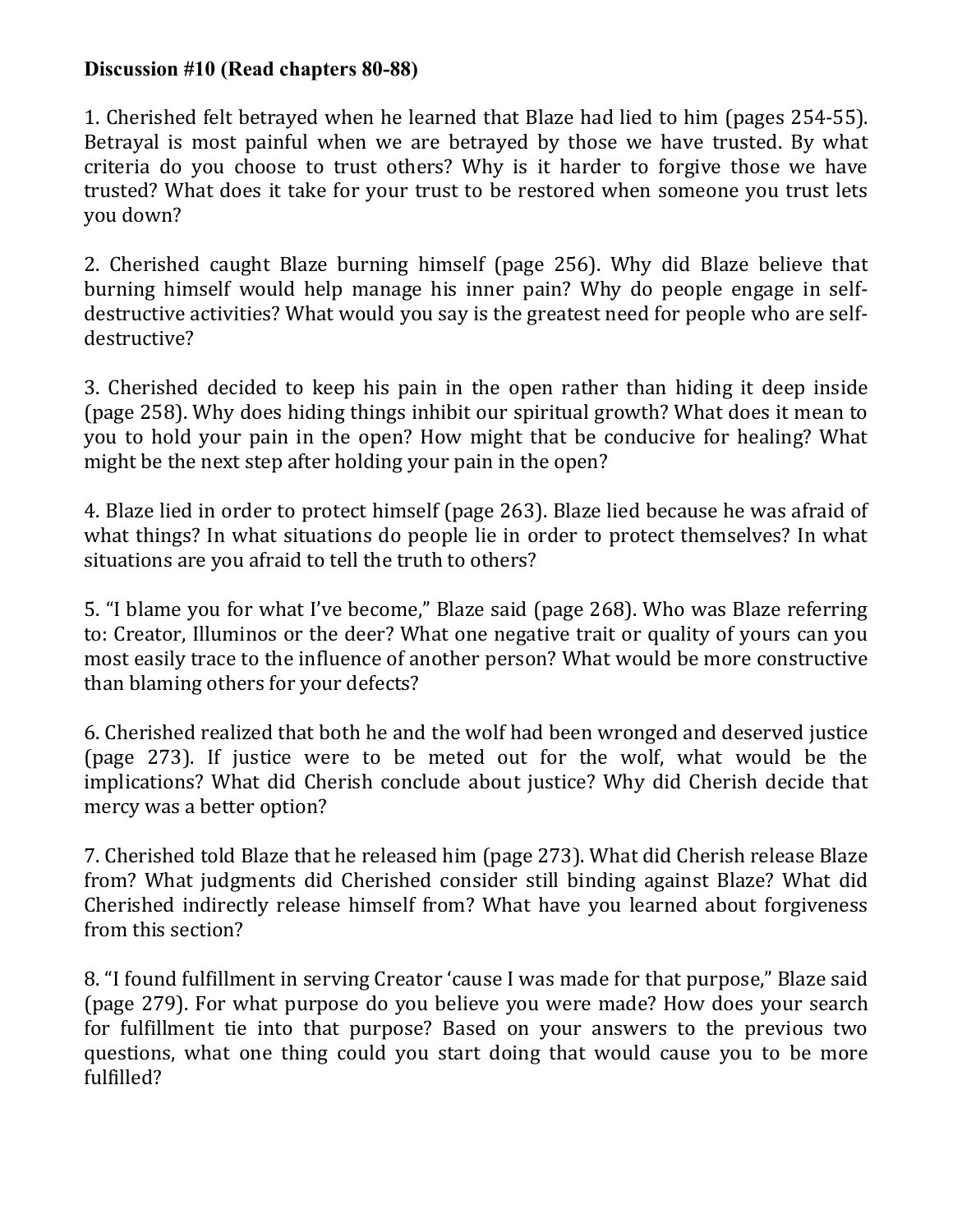## **Discussion #11 (Read chapters 89-94)**

1. "I garden, I hunt, I swim, but none of those activities touch my soul," Cherished said (page 285). What was Cherished hoping to experience by having something touch his soul? What types of experiences touch your soul? In what ways do those experiences touch your soul? Describe the ways that God touches your soul.

2. Link told Cherished that he needed to return to innocence and die to his willfulness (page 286). Why would Link ask Cherished to do something so seemingly impossible? Why was it important to return to innocence? Why did Cherished need to die to his willfulness? What meaning do they have for us?

3. "I need more than words," Cherished said when asked to believe (page 287). Words are often not enough for us to believe a spiritual truth. How do you decide what to believe about God and the spiritual world? What factors make a spiritual concept real for you? How much weight do you put onto words? Apart from words, what do you look for when seeking validation of a spiritual reality?

4. "If you knew me, you would not be afraid. Do you desire to know me?" Link said to Cherished (page 287). Cherished didn't want to know Link further. What was Cherished afraid of? To what degree do you want to know others more? Where do you draw the line that limits how close you want to get to other people? What fears keep you from getting closer to others?

5. "Creator can transform what is meant for evil into purpose, where none existed before," Link said (page 293). The implication is that God is greater than any evil that man can inflict and can transform that evil into divine purpose. To what extent can you believe that? How might God's purposes be greater than man's evil. What might God's purposes be? Is there something we must do that might cause God to perform this miraculous transformation of evil into purpose?

6. The story of the mother elephant and her beloved calf was an allegory (page 294). What similarities do you see between the mother elephant and God?

7. "What is impossible for you is possible for Creator. Acknowledging your lack opens the door," said Link (page 296). How does acknowledging our lack open the door for God to do the impossible? Describe the ways in which you are spiritually lacking? What door do you want opened for you to experience more of God?

8. Link said that the way back to Creator is through brokenness (page 297). Brokenness is the recognition of the utter futility of our own resources to live a spiritual life. Usually, people have to reach the end of themselves to arrive at a state of brokenness. How might brokenness make us open to God? What aspect of brokenness threatens you? How might we cultivate a state of brokenness for ourselves?